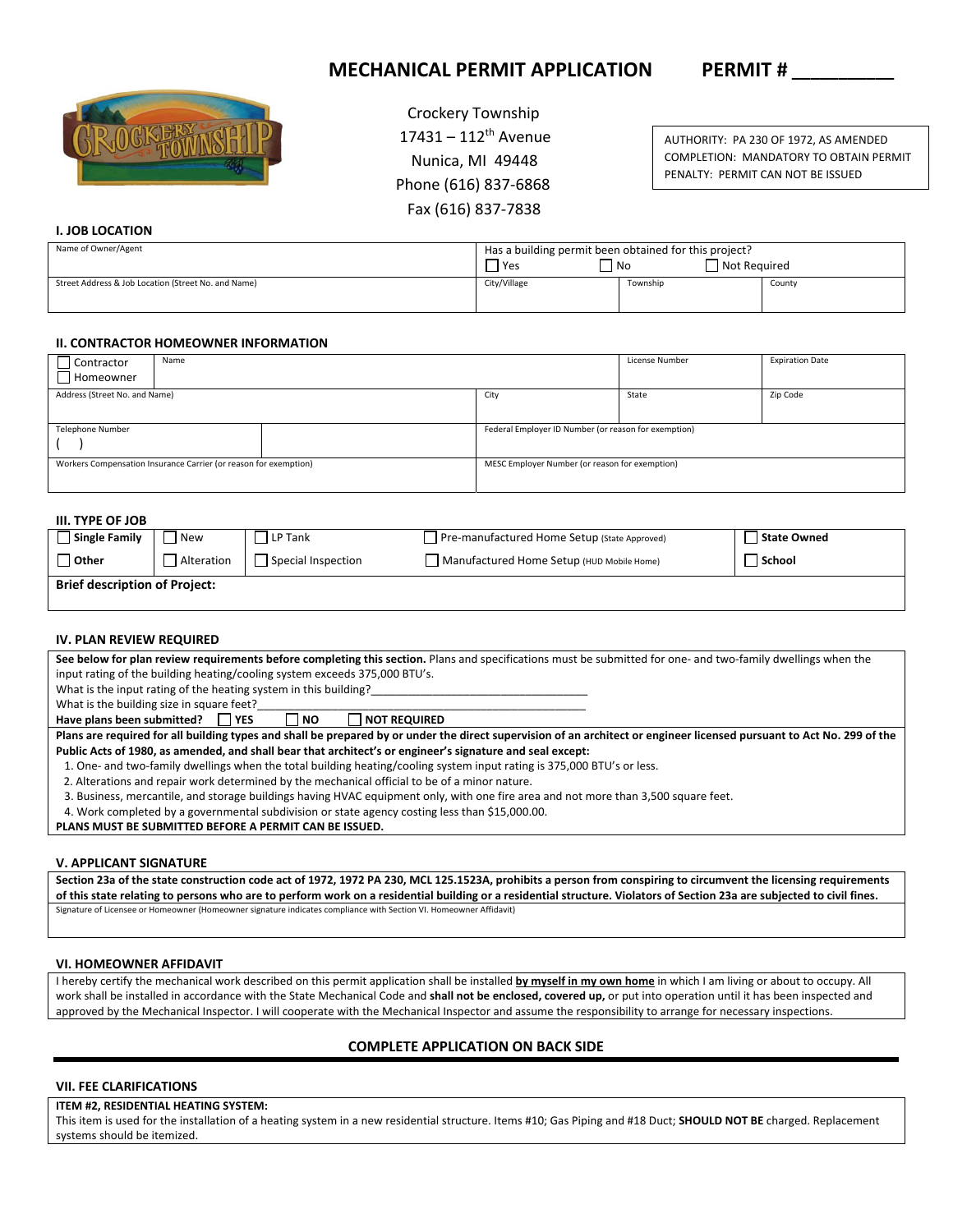**VIII. FEE CHART** – Enter the number of items being installed, multiply by the unit price for total fee.

|                                                              | FEE.      | # ITEMS      | <b>TOTAL</b> |                                                      | <b>FEE</b>        | # ITEMS | <b>TOTAL</b> |
|--------------------------------------------------------------|-----------|--------------|--------------|------------------------------------------------------|-------------------|---------|--------------|
| 1. Application Fee (non-refundable)                          | \$30.00   | $\mathbf{1}$ | \$30.00      | 18. Duct - minimum \$25.00                           | \$.10/ft.         |         |              |
| 2. Residential Heating System<br>(includes duct & pipe)      | \$50.00   |              |              | 19. Heat Pumps; Commercial<br>(pipe not included)    | \$20.00           |         |              |
| 3. Gas/Oil Burning Equipment-<br>New and/or Conversion Units | \$30.00   |              |              | Air Handlers/Heat Wheels<br>20. Under 10,000 CFM     | \$20.00           |         |              |
| 4. Residential Boiler                                        | \$30.00   |              |              | 21. Over 10,000 CFM                                  | \$60.00           |         |              |
| 5. Water Heater                                              | \$5.00    |              |              | 22. Commercial Hoods                                 | \$15.00           |         |              |
| 6. Flue/Vent Damper                                          | \$5.00    |              |              | 23. Heat Recovery Units                              | \$10.00           |         |              |
| 7. Solid Fuel Equip. (includes chimney)                      | \$30.00   |              |              | 24. V.A.V. Boxes                                     | \$10.00           |         |              |
| Gas Burning Fireplace                                        |           |              |              | 25. Unit Ventilators                                 | \$10.00           |         |              |
| 8. Chimney, Factory built -<br>Installed separately          | \$25.00   |              |              | 26. Unit Heaters (Terminal Units)                    | \$15.00           |         |              |
| 9. Solar; set of 3 panels<br>(includes piping)               | \$20.00   |              |              | 27. Fire Suppression/Protection<br>- minimum \$20.00 | \$.75 per<br>head |         |              |
| 10. Gas Piping; each opening -<br>new installation           | \$5.00    |              |              | 28. Evaporator Coils                                 | \$30.00           |         |              |
| 11. Air Conditioning (includes split systems)                | \$30.00   |              |              | 29. Refrigeration (Split System)                     | \$30.00           |         |              |
| 12. Heat Pumps; Complete Residential                         | \$30.00   |              |              | 30. Chiller                                          | \$30.00           |         |              |
| 13. Bath & Kitchen exhaust                                   | \$5.00    |              |              | 31. Cooling Towers                                   | \$30.00           |         |              |
| Tanks - 14. Aboveground                                      | \$20.00   |              |              | 32. Compressor                                       | \$30.00           |         |              |
| 15. Underground                                              | \$25.00   |              |              | 33. Rough-in/Gas Pressure Test                       | \$45.00           |         |              |
| 16. Humidifiers                                              | \$10.00   |              |              | 34. Additional Inspection                            | \$45.00           |         |              |
| 17. Piping - minimum \$25.00                                 | \$.05/ft. |              |              | 35. Final Inspection                                 | \$45.00           | 1       | \$45.00      |
| <b>Outdoor Wood Fire Boilers</b>                             | \$30.00   |              |              | 36. Failed Inspection                                | \$45.00           |         |              |

Make checks payable to "CROCKERY TOWNSHIP"

**\$** 

## IX. *INSTRUCTIONS FOR COMPLETING APPLICATION*

GENERAL: Electrical work shall not be started until the application for the permit has been filed with Crockery Township. All installations shall be in conformance with the Electrical Code. **No work shall be concealed until it has been inspected.** The telephone number for Crockery Township is (616) 837‐6868. When ready for an inspection call the township providing as much advance notice as possible. The township will set up the inspection with the inspector; they will need the job location, permit number, and a contractor contact number.

EXPIRATION OF PERMIT: A permit remains valid as long as work is progressing and inspections are requested and conducted for a period of one year. A permit shall become invalid if the authorized work is not commenced within six months after issuance of the permit or if the authorized work is suspended or abandoned for a period of six months after the time of commencing the work. A PERMIT WILL BE CANCELED WHEN NO INSPECTIONS ARE REQUESTED AND CONDUCTED WITHIN SIX MONTHS OF THE DATE OF ISSURANCE OR THE DATE OF A PREVIOUS INSPECTION. CANCELED PERMITS CANNOT BE REFUNDED OR REINSTATED.

**TOTAL FEES**